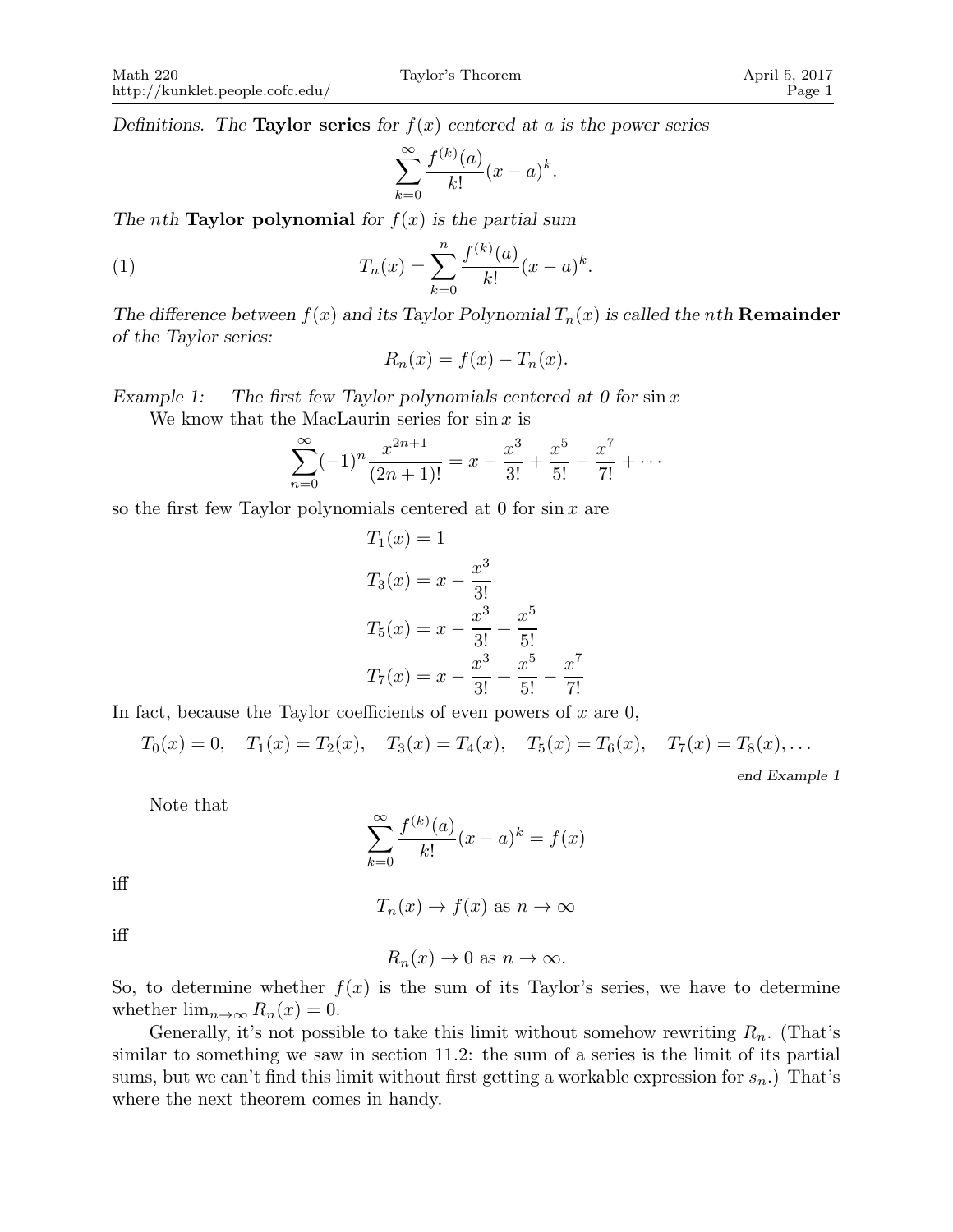**Taylor's Theorem.** If f and all of its derivatives exist in an interval containing a and x, then

$$
R_n(x) = \frac{f^{(n+1)}(c)}{(n+1)!}(x-a)^{n+1}
$$

for some number c between a and x.

(In the special case  $n = 0$ , the nth degree Taylor polynomial is just the constant  $f(a)$ , and Taylor's theorem (combined with the definition of the  $R_n(x)$ ) says that

$$
f(x) - f(a) = f'(c)(x - a)
$$

for some number c between a and x, which is the Mean Value Theorem from Calculus I. That is, Taylor's theorem is a generalization of the MVT.)

The remarkable thing about Taylor's theorem is that it says that to obtain  $f(x)$  from  $T_n(x)$ , we add what looks almost like the next term in the Taylor series. That is,

$$
f(x) = T_n(x) + R_n(x),
$$

and  $R_n(x)$  is almost the next term in the series,  $\frac{1}{(n+1)!} f^{(n+1)}(a)(x-a)^{n+1}$ .

An immediate consequence of Taylor's Theorem is that, if  $f(x)$  is a polynomial of degree n or less, then  $R_n(x)$  is identically zero. Consequently,  $T_n$  and f are the same function. That is, every polynomial is the sum of its own Taylor series, whatever the center.

To see how  $T_n(x)$  and  $f(x)$  are related in general, first note that, as a polynomial of degree n,  $T_n(x)$  is itself a Taylor series with finitely many terms:

$$
T_n(x) = \sum_{k=0}^n \frac{T_n^{(k)}(a)}{k!} (x - a)^k.
$$

When we compare this to (1), we see that  $T_n$  and its first n derivatives match f and its first *n* derivatives at  $x = a$ :

$$
T_n(a) = f(a)
$$
  
\n
$$
T'_n(a) = f'(a)
$$
  
\n
$$
T_n^{(2)}(a) = f^{(2)}(a)
$$
  
\n
$$
\vdots
$$
  
\n
$$
T_n^{(n)}(a) = f^{(n)}(a)
$$

For instance, when  $n = 1$ ,

$$
T_1(x) = f(a) + f'(a)(x - a)
$$

is the linearization of f at  $x = a$ , and, since it matches f and f' at  $x = a$ , its graph is the line tangent to f at a. When  $n > 1$ , the graph of  $T_n$  is "super-tangent" to that of f. (See the nice figures.)

Instead of Taylor's theorem, our text includes the following fact.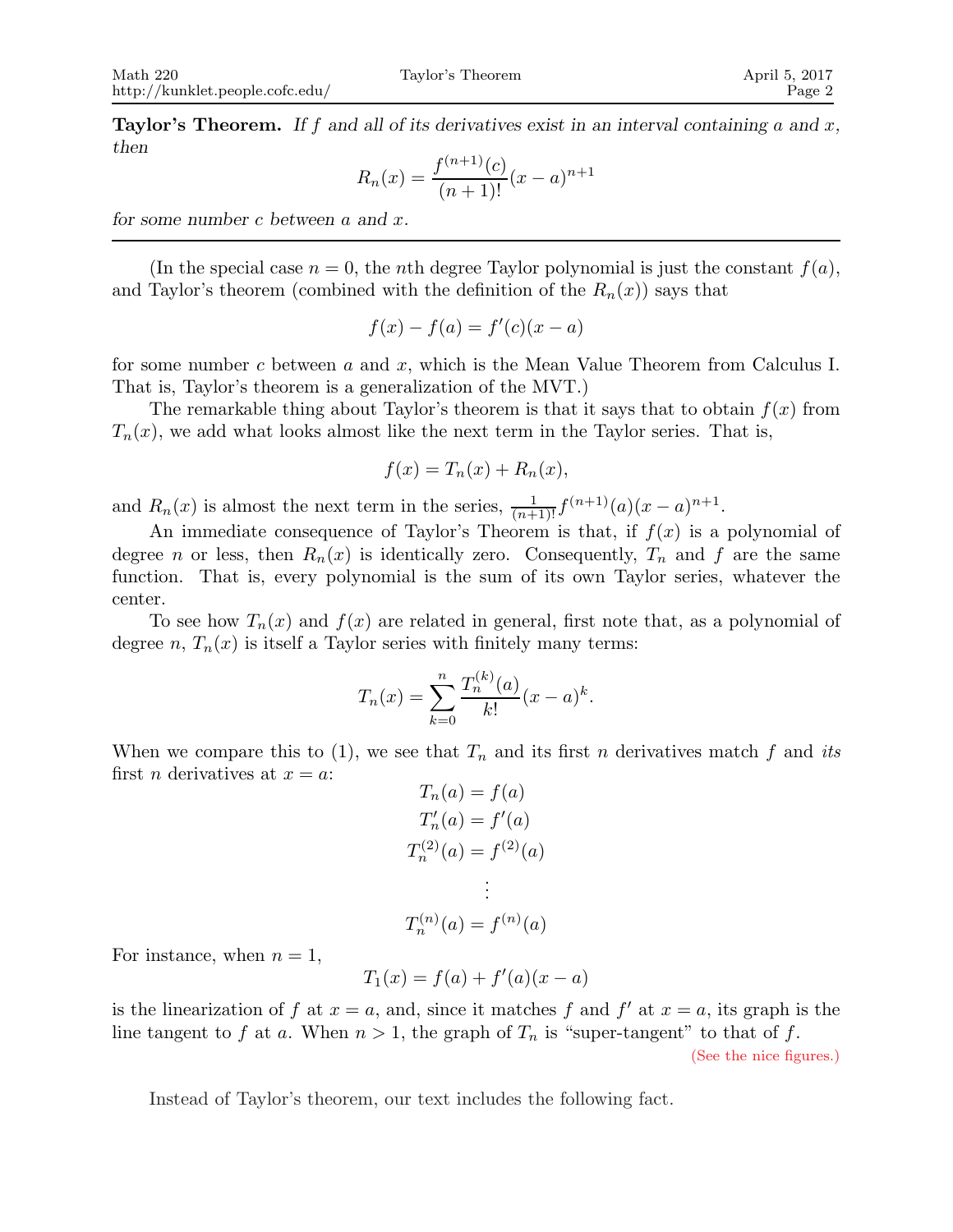**Taylor's Inequality.** If  $|f^{(n+1)}(x)| \leq M$  for all x (or for all x within some fixed distance from a) then for all such  $x$ ,

$$
|R_n(x)| \le \frac{M}{(n+1)!}|x-a|^{n+1}.
$$

Although it doesn't tell the whole story that Taylor's theorem does, Taylor's inequality includes all we actually need to solve convergence and approximation problems in Calc II.

Example 2: Show that  $\sin x$  is the sum of its MacLaurin series.

A MacLaurin series is just a Taylor series that's centered at zero, so  $a = 0$  in this example. Contrary to what you might expect, writing out the MacLaurin series for  $\sin x$ isn't helpful in this problem. Instead, let's use Taylor's inequality to show that  $R_n(x) \to 0$ .

For any value of n, the nth derivative of  $f(x) = \sin x$  can only be  $\pm \sin x$  or  $\pm \cos x$ , and so  $|f^{(n)}(x)| \leq 1$  for all x, and Taylor's inequality says

$$
0 \le |R_n(x)| \le \frac{|x|^{n+1}}{(n+1)!}.
$$

We know that  $\lim_{n\to\infty} \frac{|x|^{n+1}}{(n+1)!} = 0$  for all x by the nth term test, since the Ratio Test tells us that the series  $\sum_{n=0}^{\infty}$  $\frac{|x|^{n+1}}{(n+1)!}$  converges. Therefore, since the left side and the right side above both go to zero,  $\lim_{n\to\infty} R_n(x) = 0$  by the Squeeze Theorem.

end Example 2

Taylor's Theorem is useful when we want to bound the absolute error between some given f and one of its Taylor polynomials  $T_n$  on an interval about the center a:

$$
|f(x) - T_n(x)| \le B \qquad \text{on } [a - b, a + b]
$$

Typical problems give us two of  $\{n, B, b\}$  and ask for the third.

Example 3: Bound the absolute error between  $f(x) = \ln(1-x)$  and its third Taylor polynomial centered at 1 on the interval [−0.9, 0.9]

The error depends on size of the fourth derivative,  $f^{(4)}(x) = -6(1-x)^{-4}$ . Note that  $|-6(1-x)^{-4}|$  is largest when x is closest to 1, so we can take M to be the upper bound

$$
|-6(1-x)^{-4}| \le 6(1-0.9)^{-4} = M.
$$

and therefore

$$
|f(x) - T_3(x)| \le 6 \cdot 10^{-4} \frac{|x - 1|^4}{4!},
$$

which, on the interval  $[-0.9, 0.9]$ , is  $\leq 6 \cdot 10^{-4} \frac{1.9^4}{4!}$ 4!

end Example 3